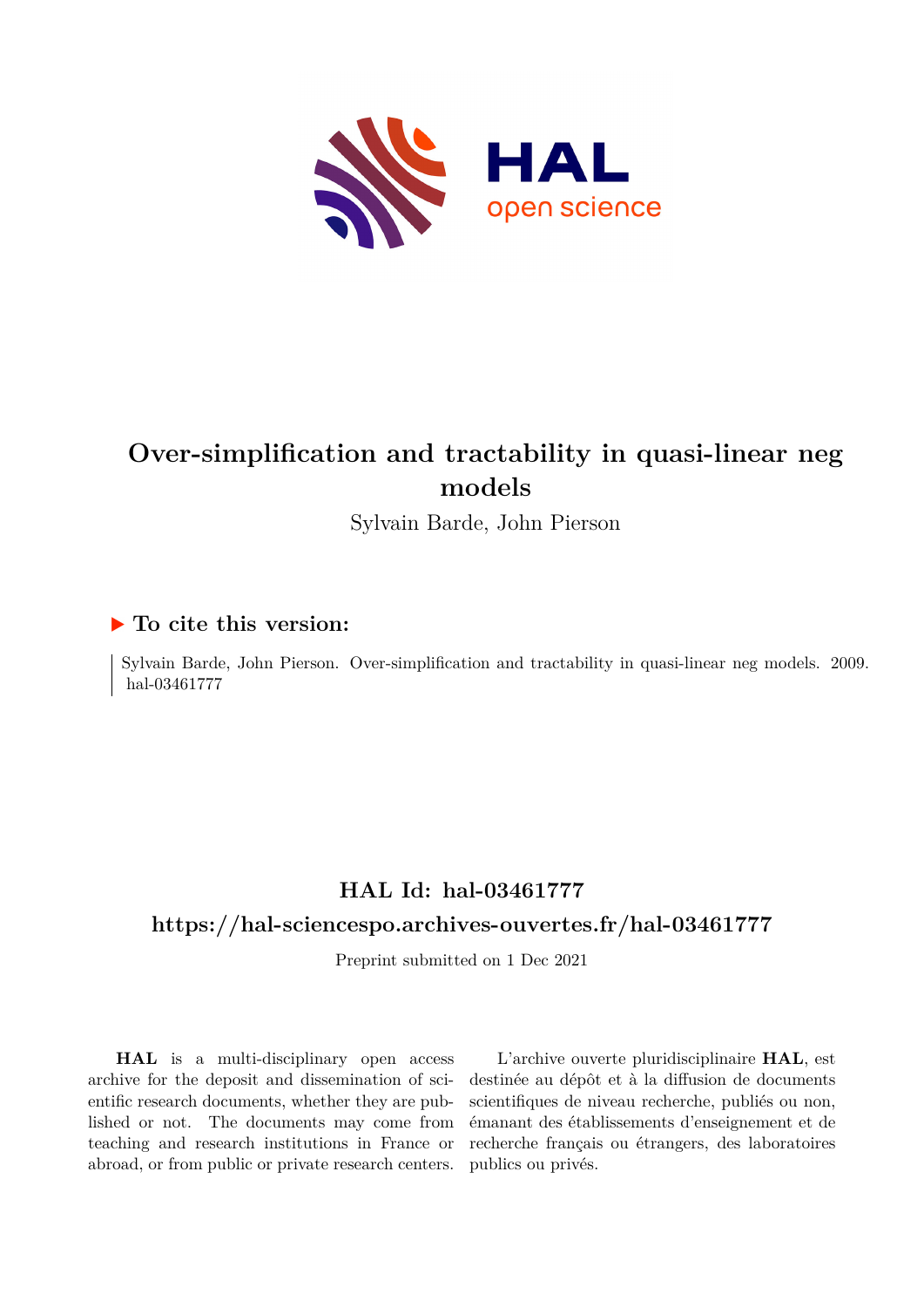

# Document de travail

## **OVER-SIMPLIFICATION AND TRACTABILITY IN QUASI-LINEAR NEG MODELS**

**N° 2009 – 14 Juin 2009** 

> Sylvain BARDE *OFCE*  John PEIRSON *University of Kent*

Observatoire Français des Conjonctures Économiques 69, Quai d'Orsay 75340 Paris Cedex 07<br>Tel : 01 44 18 54 00 Fax : 01 45 56 06 15 E-mail: ofce@ofce.sciences-po.fr Web: http://www.ofce.sciences-po.fr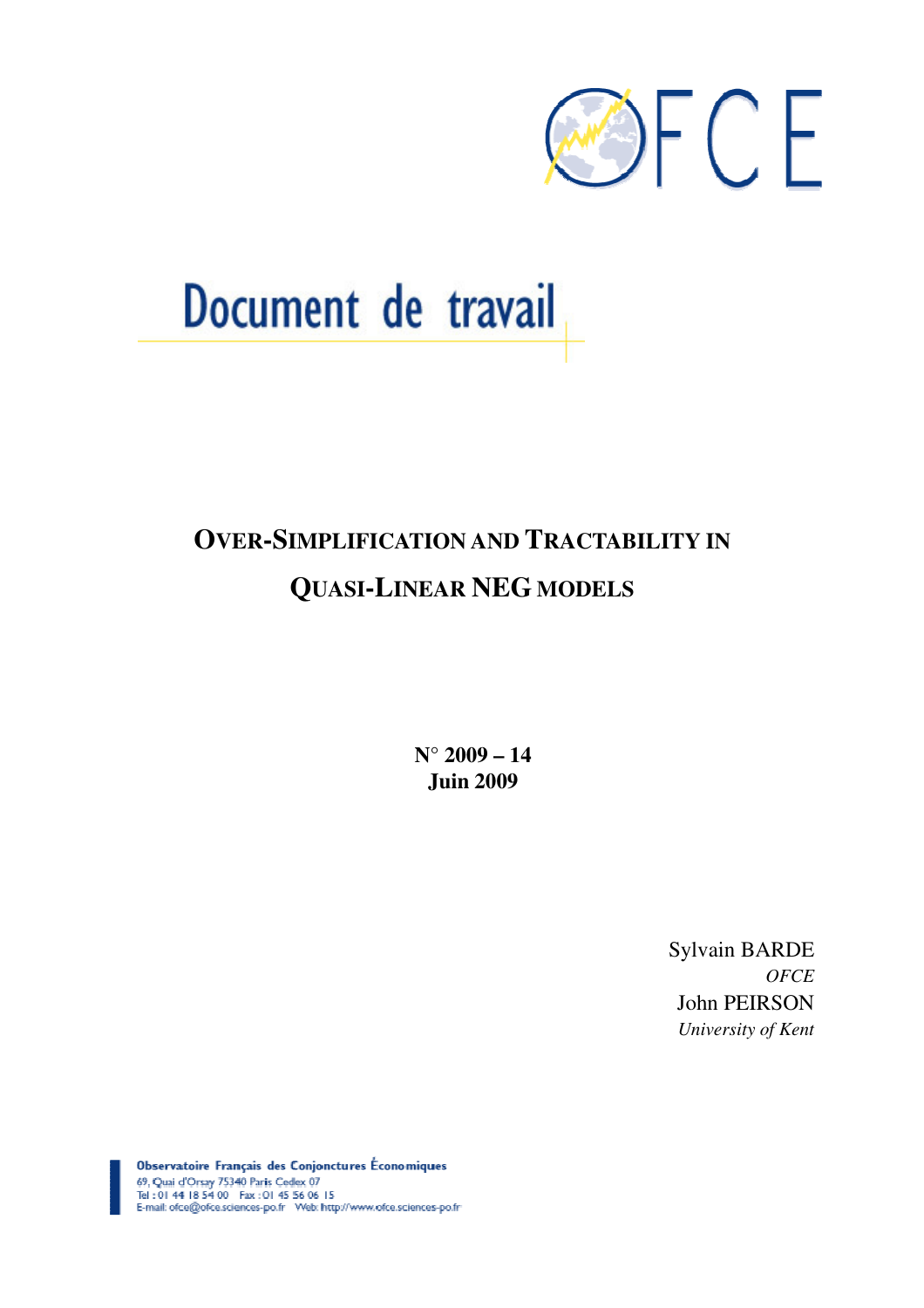## Over-Simplifcation and Tractability in Quasi-Linear NEG Models

Sylvain Barde $a$ ,<br/>\* and John Peirson $^{\rm b}$ 

<sup>a</sup>OFCE - Department for Research on Innovation and Competition  $b$ University of Kent, Dept of Economics

\*Corresponding author: 250 rue Albert Einstein, Valbonne - Sophia Antipolis, 06560 France. tel :  $+33$  (0)4 93 95 42 38, email: sylvain.barde@ofce.sciences-po.fr

#### June 2009

#### Abstract

An inconsistency is found in the demand side of the NEG models developed in Pflüger  $(2004)$  that follows from the absence of a non-negativity constraint on the consumption of agricultural goods. This seriously weakens the results of the original paper and those of ensuing contributions in Pflüger and Südekum (2008a,b). A solution to this problem is developed which imposes severe restrictions on the relative size of two of the core model parameters, the implications of which are examined.

JEL classification: D11; R12; F12.

Keywords: Agglomeration, new economic geography, quasi-linear utility.

## 1 Introduction

The quasi-linear utility new economic geography (NEG) model developed in Pflüger (2004) aims to provide a framework of analysis in that is both devoid of income effects in manufacturing and analytically tractable. These two properties allow the presence of stable partial agglomeration to be linked to the absence of income effects in manufacturing. The basic framework is then extended in Pflüger and Südekum (2008a), where a housing market is introduced and a welfare analysis is carried out. Additionally, in Pflüger and Südekum (2008b) the approach is compared to existing footloose entrepreneur NEG models, in order to investigate what determines smooth or catastrophic patterns of agglomeration.

However, the use of quasi-linear utility requires the constraining income above the threshold that ensures positive consumption of all goods. This is not done in the Pflüger (2004) framework, leaving the possibility of negative consumption. Indeed, it is shown that negative consumption of the agricultural good occurs for the chosen parameter values, thus leading to unreliable predictions. The solution to this problem is a nonnegativity constraint which carries implications for the extensions in Pflüger and Südekum  $(2008a,b)$ .

The remainder of the paper is organised as follows: section 2 presents the violation of non-negativity that occurs in the Pflüger (2004) framework. A solution to this problem is presented in section 3. Finally, section 4 discusses the implications of this finding and concludes.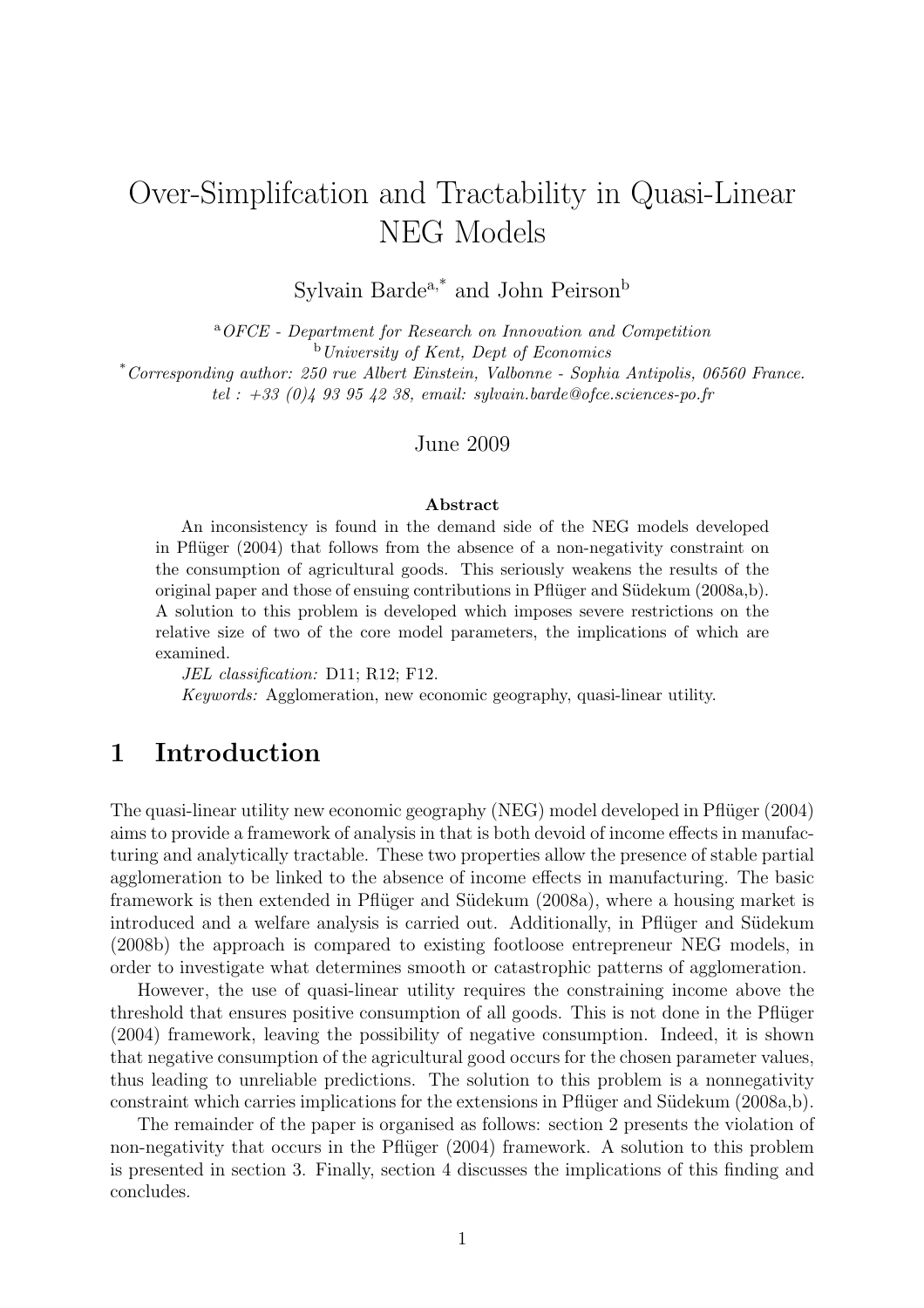## 2 Quasi-linear utility in the Pflüger framework

The fundamental assumption of the model developed in Pflüger  $(2004)$  is a quasi-linear utility function that eliminates income effects from the agglomerating sector. In this model,  $C_X$  is a household's consumption of a Dixit and Stiglitz (1977) aggregate and  $C_A$ is the consumption of the agricultural good, which is also the numeraire. Y is the income of the household, which can be either  $W$  for labour or  $R$  for human capital.

$$
\begin{cases}\n\max \quad U = \alpha \ln C_X + C_A \\
\text{s.t.} \quad P_X C_X + C_A = Y\n\end{cases} (1)
$$

The first order conditions and indirect utility function are the standard result expected from a quasi-linear framework: the level of manufacturing expenditure  $\alpha$  is constant, and agents spend what is left of their income on the agricultural good.

$$
\begin{cases}\nP_X C_X = \alpha \\
C_A = Y - \alpha\n\end{cases} \tag{2}
$$

$$
V = Y - \alpha \ln P_X + \alpha (\ln \alpha - 1)
$$
\n(3)

Quasi-linear utility requires defining a non-negativity constraint on the linear good. Indeed, equation (2) shows that if  $Y < \alpha$ , there is a negative consumption of the agricultural good. This case technically requires performing the optimisation (1) with  $C_A = 0$ , leading to the following indirect utility, in which income effects are present:

$$
V' = \alpha \ln \frac{Y}{P_X} \tag{4}
$$

The Pflüger (2004) model does not use this alternative specification for the  $Y < \alpha$ case, and therefore the internal consistency of the model requires formal investigation that agricultural consumption is positive, so that this pathological case of negativity does not occur. Because the model assumes that  $W = 1$  in both regions, non-negativity necessarily holds for labour.<sup>1</sup> However, no explicit condition is imposed on R and  $R^*$ . These are defined below, using the regional endowments of geographically immobile labour  $L, L^*$ , the regional endowment of geographically mobile human capital  $K, K^*$  and the freeness of trade  $\phi = \tau^{1-\sigma}$ .<sup>2</sup>

$$
\sigma R = \frac{\alpha (L+K)}{K + \phi K^*} + \frac{\phi \alpha (L^* + K^*)}{\phi K + K^*}
$$
\n<sup>(5)</sup>

$$
\sigma R^* = \frac{\phi \alpha \left( L + K \right)}{K + \phi K^*} + \frac{\alpha \left( L^* + K^* \right)}{\phi K + K^*}
$$
\n<sup>(6)</sup>

While Pflüger  $(2004)$  expresses these as a function of the levels of labour and human capital in both regions, it is straightforward to show that they only depend on the following relative distributions of fixed and variable endowments over regions:

$$
\rho = \frac{L}{K + K^*} \qquad \rho^* = \frac{L^*}{K + K^*} \qquad \lambda = \frac{K}{K + K^*}
$$

<sup>&</sup>lt;sup>1</sup>The value of alpha is constrained well below 1 by other considerations, explained in footnote 8 of Pflüger (2004)

<sup>&</sup>lt;sup>2</sup>For a more detailed explanation of how these are obtained, the reader is referred to Pflüger (2004).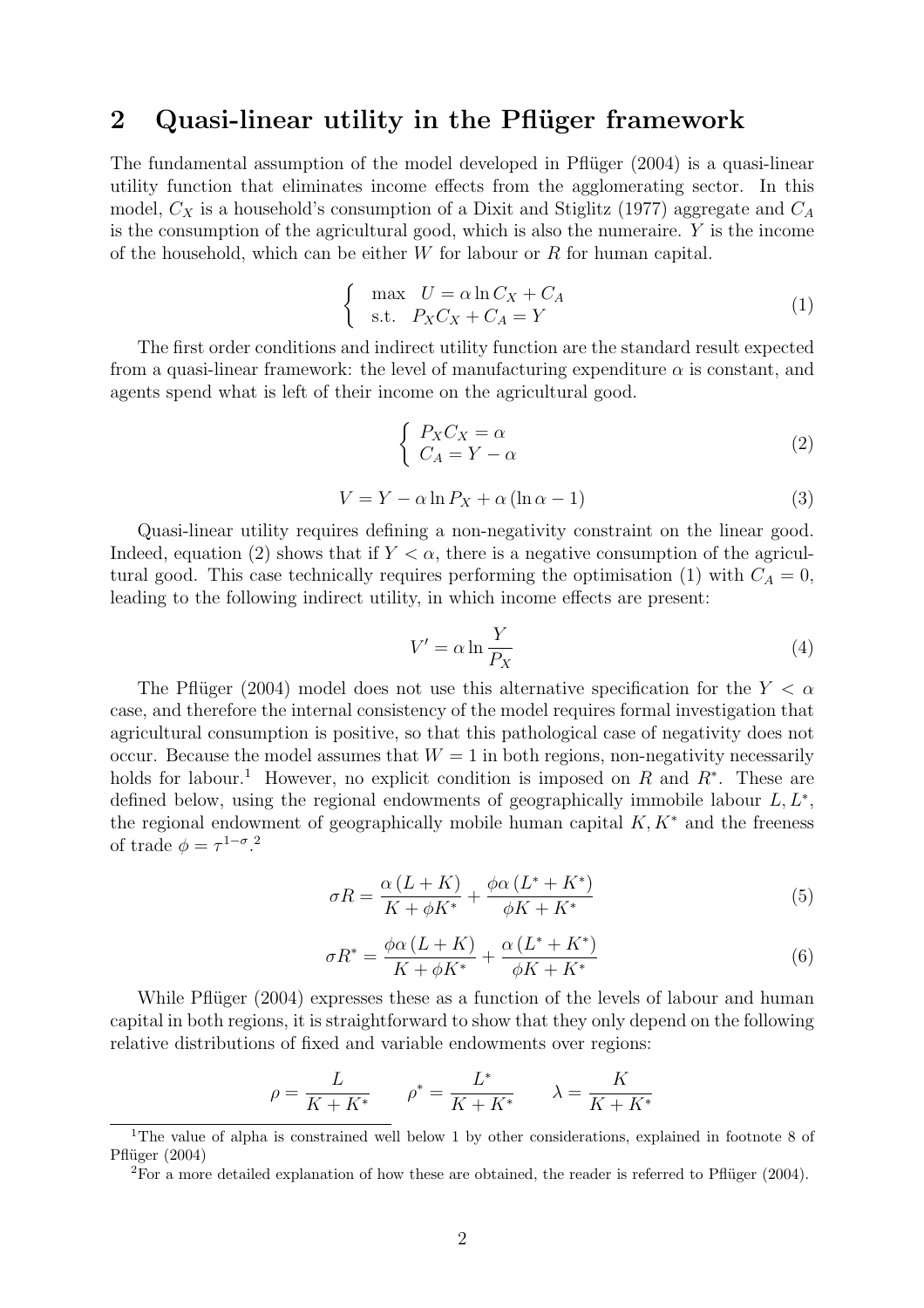

Figure 1: Human capital wages R in the model phase space  $\alpha = 0.3$ ,  $\sigma = 6$ ,  $\rho = \rho^* = 1$ 

Rearranging, one can express all the levels based only on the relative variables and a single input endowment level, for example, the home labour  $L$ :

$$
K + K^* = \frac{L}{\rho} \qquad L^* = \frac{\rho^*}{\rho} L
$$

$$
K = \frac{\lambda}{\rho} L \qquad K^* = \frac{1 - \lambda}{\rho} L
$$

Replacing these in (5) and (6) and rearranging, one sees that R and  $R^*$  are a function of the relative variables only.<sup>3</sup>

$$
\frac{R}{\alpha} = \frac{1}{\sigma} \left( \frac{(\rho + \lambda)}{\lambda + \phi (1 - \lambda)} + \frac{\phi (\rho^* + 1 - \lambda)}{\phi \lambda + 1 - \lambda} \right) \tag{7}
$$

$$
\frac{R^*}{\alpha} = \frac{1}{\sigma} \left( \frac{\phi \left( \rho + \lambda \right)}{\lambda + \phi \left( 1 - \lambda \right)} + \frac{\left( \rho^* + 1 - \lambda \right)}{\phi \lambda + 1 - \lambda} \right) \tag{8}
$$

Equations (7) and (8) are expressed as the income to manufacturing expenditure ratio, which *must* be greater or equal to 1 for the demand equations to be internally consistent. However, a simple calculation over the  $\{\phi, \lambda\}$  phase space shows that this is not the case with the parameters used in Pflüger  $(2004).<sup>4</sup>$ 

Figure 1 shows that only a small portion of the phase space satisfies  $R/\alpha > 1$ . Furthermore, because of the symmetry of R and  $R^*$  in (7) and (8), nowhere are they *simul*taneously greater than  $\alpha$ , implying a violation of non-negativity in all the  $\{\phi, \lambda\}$  phase

 $3$ These specifications are the same as in Pflüger and Südekum (2008a), p 548, although this is presented as the result of a normalisation of the amount of human capital  $K + K^*$  to one, without being explicit about the fact that this holds regardless of the values chosen for  $K$  and  $K^*$ .

 $4\text{As}$  is the case in Pflüger (2004) and Pflüger and Südekum (2008a,b) we assume symmetry of the regions, so that  $\rho^* = \rho$ .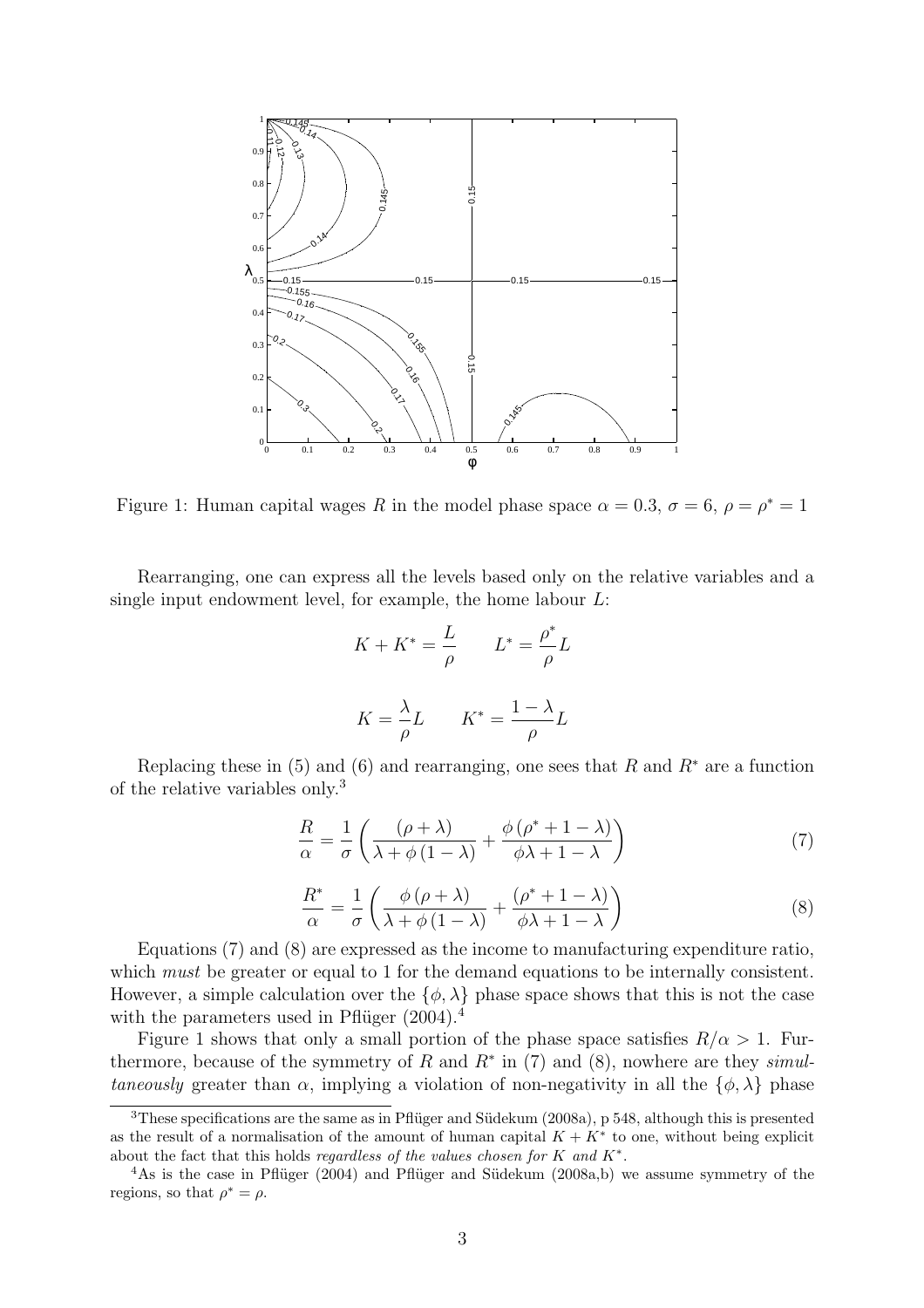space. Human capital implicitly consumes a negative amount of the agricultural good, or alternatively the agricultural sector implicitly subsidises the consumption of human capital owners. The model is not internally consistent for the parameters chosen, and analytical predictions such as welfare functions or the location of breakpoints cannot be relied upon.

## 3 Imposing the non-negativity constraint

There are two solutions to this problem. The first is to allow for demand curves based on the indirect utility function (4), which is consistent with  $R/\alpha < 1$ . This would result in two separate models which are 'glued' together in the phase space at the locations where  $R/\alpha = 1$ . This solution departs, however, from the desired tractability and lack of income effects present in the original framework.

The second solution is to derive a non-negativity condition and restrict the analysis to parameters that satisfy it. Given the tractability of the framework, this is straightforward. Intuitively, Figure 1 suggests that the minimum value of R occurs when  $\phi \to 0$  and  $\lambda \to 1$ . As  $\lambda \to 1$  the supply of the fixed input K is maximised while the autarky imposed by  $\phi \rightarrow 0$  minimises the overall demand for manufacturing goods, and therefore the earnings of the fixed input.<sup>5</sup>

Taking the limit of (7) when  $\phi \rightarrow 0$  gives the following expression for R on the vertical axis of the phase space. Symmetry of the regions leads to the same equation for  $R^*$ , with  $1 - \lambda$  instead of  $\lambda$ . The  $\lambda$ ,  $1 - \lambda$  denominators for R and R<sup>\*</sup> imply that  $\lambda \in [0, 1]$ .

$$
\lim_{\phi \to 0} \frac{R}{\alpha} = \frac{1}{\sigma} \left( \frac{\rho + \lambda}{\lambda} \right) \tag{9}
$$

Taking the limit of this expression as  $\lambda \to 1$ , the following non-negativity condition is immediately obtained, in the form of a lower bound on the  $\rho$  parameter.

$$
\frac{R}{\alpha} \ge 1 \Leftrightarrow \rho \ge \sigma - 1 \tag{10}
$$

This is shown in Figure 2, which plots R in the  $\{\phi, \lambda\}$  phase space with the nonnegativity condition (10) and shows that  $R/\alpha \geq 1$  everywhere in the phase space.

## 4 Discussion and conclusion

The lack of a non-negativity constraint on the consumption of the agricultural good in the quasi-linear framework of Pflüger (2004) and Pflüger and Südekum (2008a,b) leads to misleading predictions for certain parameter combinations. The most simple solution to avoiding this inconsistency is simply to impose a lower bound  $(10)$  on  $\rho$ . This is extremely restrictive, however, and has two central implications.

The first is that condition (10) effectively results in the removal of a parametric degree of freedom. Indeed, one would wish both a low  $\rho$ , to ensure that the immobile population L is not too large compared to the mobile population  $K + K^*$ , and a high  $\sigma$  consistent with the NEG literature. This is the case in Pflüger (2004), which chooses  $\rho = 1$  and  $\sigma = 6$ .

<sup>&</sup>lt;sup>5</sup>A proof that when  $\rho \geq 1/3$  the lowest value of R occurs for  $\phi \to 0$  and  $\lambda \to 1$  is provided in Appendix A.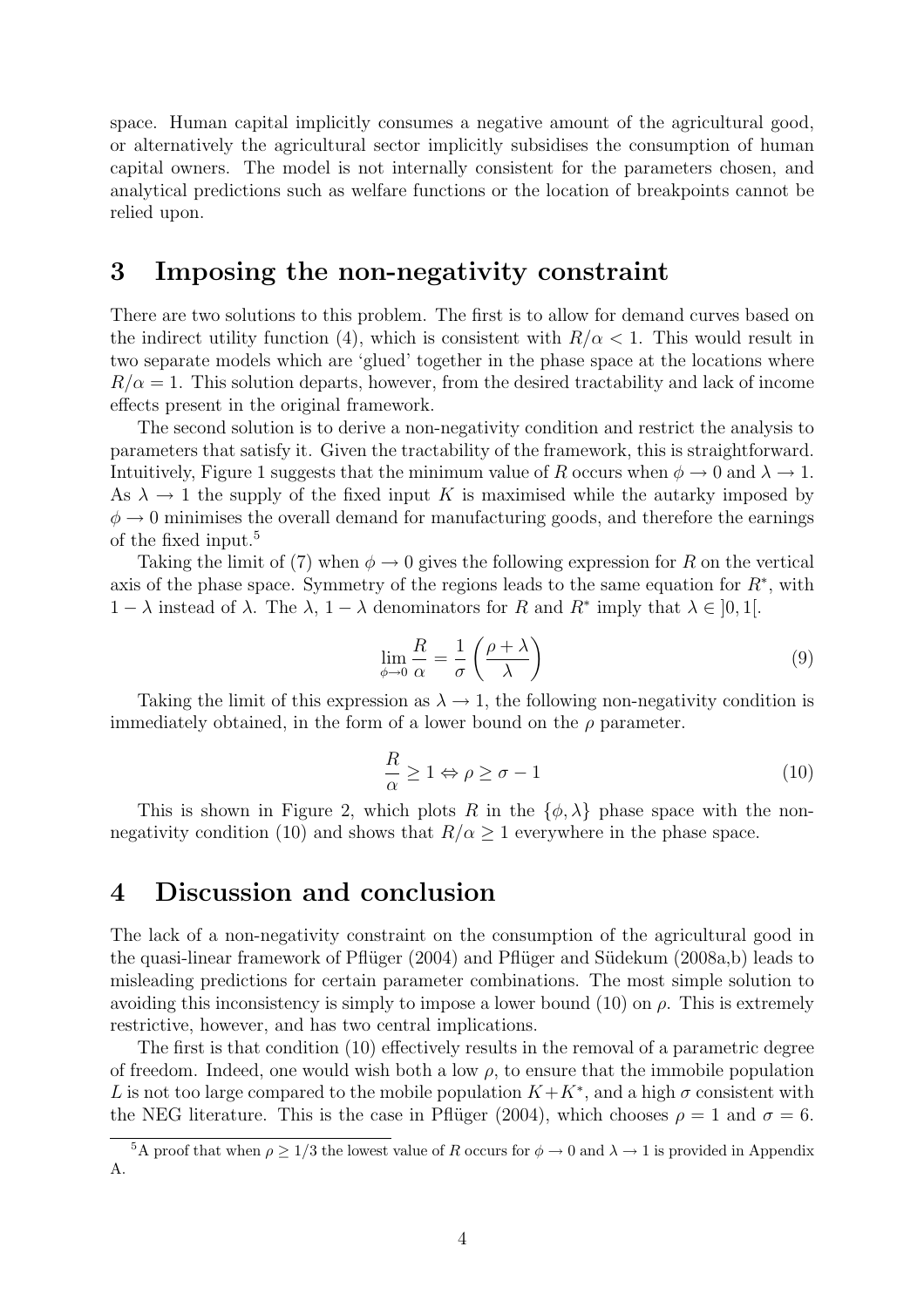

Figure 2: Human capital wages R in the model phase space  $\alpha = 0.3$ ,  $\sigma = 6$ ,  $\rho = \rho^* = 5$ 

However, the inequality in condition (10) works in the other direction. The conservative choice is therefore to choose (10) with equality, so that  $\rho = \sigma - 1$ .

As a result, one is free to to set either a value for the labour/human capital ratio, or a value for the elasticity of substitution, but not both simultaneously. Furthermore, even if one does not wish to apply (10) with equality, fixing either parameter severely restricts the plausible range of the other parameter.

The second implication is the effect on the model predictions of this high lower bound imposed on  $\rho$ . A simple illustration of this issue is the break point of the Pflüger (2004) model, given by  $\phi_c = \left[\sigma(2\rho - 1) - 2\rho\right] / \left[\sigma(3 + 2\rho) - 2(1 + \rho)\right]$ . Using the constraint  $\rho = \sigma - 1$  and simplifying one obtains  $\phi_c = 1 - 2/\sigma$ . With the  $\sigma = 6$  value used in Pflüger (2004), this implies a true break point of  $\tau_c \approx 1.084$  ( $\phi_c = 1/3$ ), instead of the value of  $\tau_c \approx 1.454$  obtained with  $\rho = 1$  and visible in Figure 2 of Pflüger (2004). Similarly, solving the implicit condition for the full agglomeration point gives  $\tau_f \approx 1.083$ , instead of the value of  $\tau_f \approx 1.337$ . These represent minimum thresholds, obtained by using (10) with equality and the inequality amplifies these effects.

These two related effects, i.e. the loss of a parametric degree of freedom and the induced shift in the critical points, imply that both the welfare analysis with housing of Pflüger and Südekum (2008a) and the comparison with other footloose entrepreneur frameworks in Pflüger and Südekum (2008b) need to be investigated. Indeed, because both are based on the R and  $R^*$  equations of Pflüger (2004) and re-use results such as the break point equation presented above, their predictions are liable to change significantly once non-negativity is imposed.